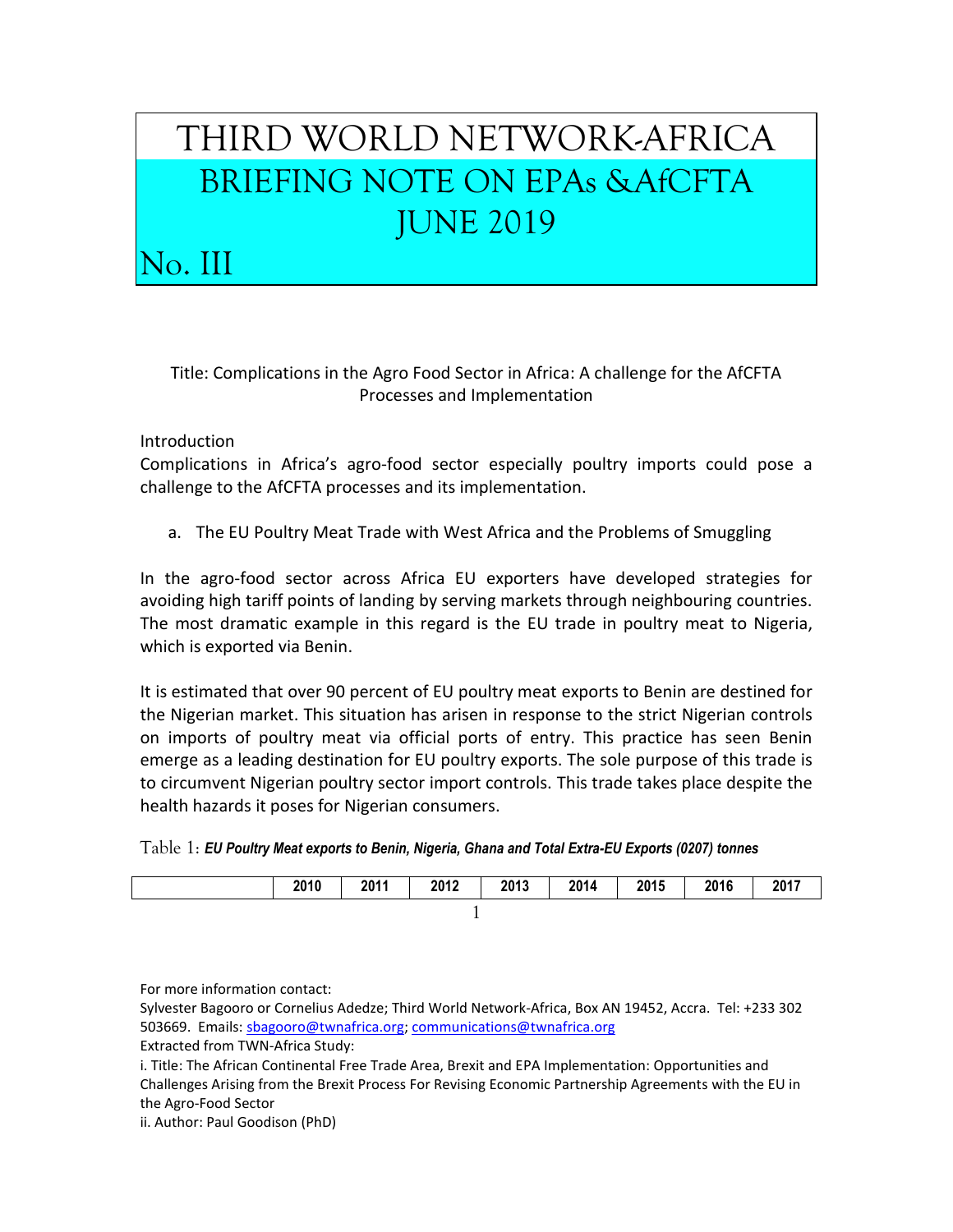| Total         | Extra-EU | 1.124.301 | 1.266.244 | 1,275,365 | .268.967 | 1,335,732 | .350.002 | .506.771 | 1.496.561    |
|---------------|----------|-----------|-----------|-----------|----------|-----------|----------|----------|--------------|
| Exports       |          |           |           |           |          |           |          |          |              |
| Benin         |          | 113,662   | 124.014   | 137,122   | 137,187  | 163,553   | 138,557  | 119,732  | 105,945      |
| Benin % share |          | 10.1%     | 9.8%      | 10.8%     | 10.8%    | 12.2%     | 10.3%    | 7.9%     | 7.3%         |
| Ghana         |          | 40,504    | 66.868    | 67,132    | 72,986   | 56,672    | 79.866   | 114.797  | 146,711      |
| Ghana % share |          | 3.6%      | 5.3%      | 5.3%      | 5.8%     | 4.2%      | 5.9%     | 7.6%     | 9.7%         |
| Nigeria       |          | 3,462     | 998       | 79        | 132      | 441       | 129      | 299      | $21^{\circ}$ |

Source: EC, Market Access Data Base[, http://madb.europa.eu/madb/statistical\\_form.htm](http://madb.europa.eu/madb/statistical_form.htm)

From 2015 the Nigerian authorities endeavoured to clamp down on cross border smuggling from Benin of poultry meat, rice and second-hand cars. This had a significant impact on EU poultry meat export volumes to Benin, which fell by 38.2percent between 2014 and 2017, with European exports of poultry meat to Benin falling a further 21 percent in the first-5 months of 2018 compared to the corresponding period in 2017.

However, the implementation of these anti-smuggling measures can undermine nascent intra-regional trade liberalisation processes in the agro-food sector. This is particularly the case given the political sensitivity of food production and affordability.

It is noteworthy that over the same period EU exporters began to shift the focus of their West African poultry meat export trade to the Ghanaian market, where export volumes increased by 158.9percent between 2014 and 2017. This followed the removal of a short-lived introduction of an import licensing system for poultry meat introduced by the Government of Ghana in response to pressure from the country's remaining poultry producers. While this initially caused a decline in EU poultry meat exports to Ghana (down 22.4 percent between 2013 and 2015), in the face of complaints from traders and shortages of poultry meat at peak times of consumer demand these measures were quietly dropped.

## b. Emerging Smuggling Pressures in Southern Africa

Similar problems of the smuggling of poultry meat have reportedly arisen in Mozambique. This needs to be seen in a context where the Government of Mozambique maintained in place a ban on imports of poultry meat, introduced in 2004, in response to the global Avian Influenza outbreaks. These import restrictions have greatly stimulated not only local poultry production and processing but also more importantly, from a rural development perspective, the production of grain for use in poultry feed (see box below).

For more information contact:

ii. Author: Paul Goodison (PhD)

Sylvester Bagooro or Cornelius Adedze; Third World Network-Africa, Box AN 19452, Accra. Tel: +233 302 503669. Emails: [sbagooro@twnafrica.org;](mailto:sbagooro@twnafrica.org) [communications@twnafrica.org](mailto:communications@twnafrica.org) Extracted from TWN-Africa Study:

i. Title: The African Continental Free Trade Area, Brexit and EPA Implementation: Opportunities and Challenges Arising from the Brexit Process For Revising Economic Partnership Agreements with the EU in the Agro-Food Sector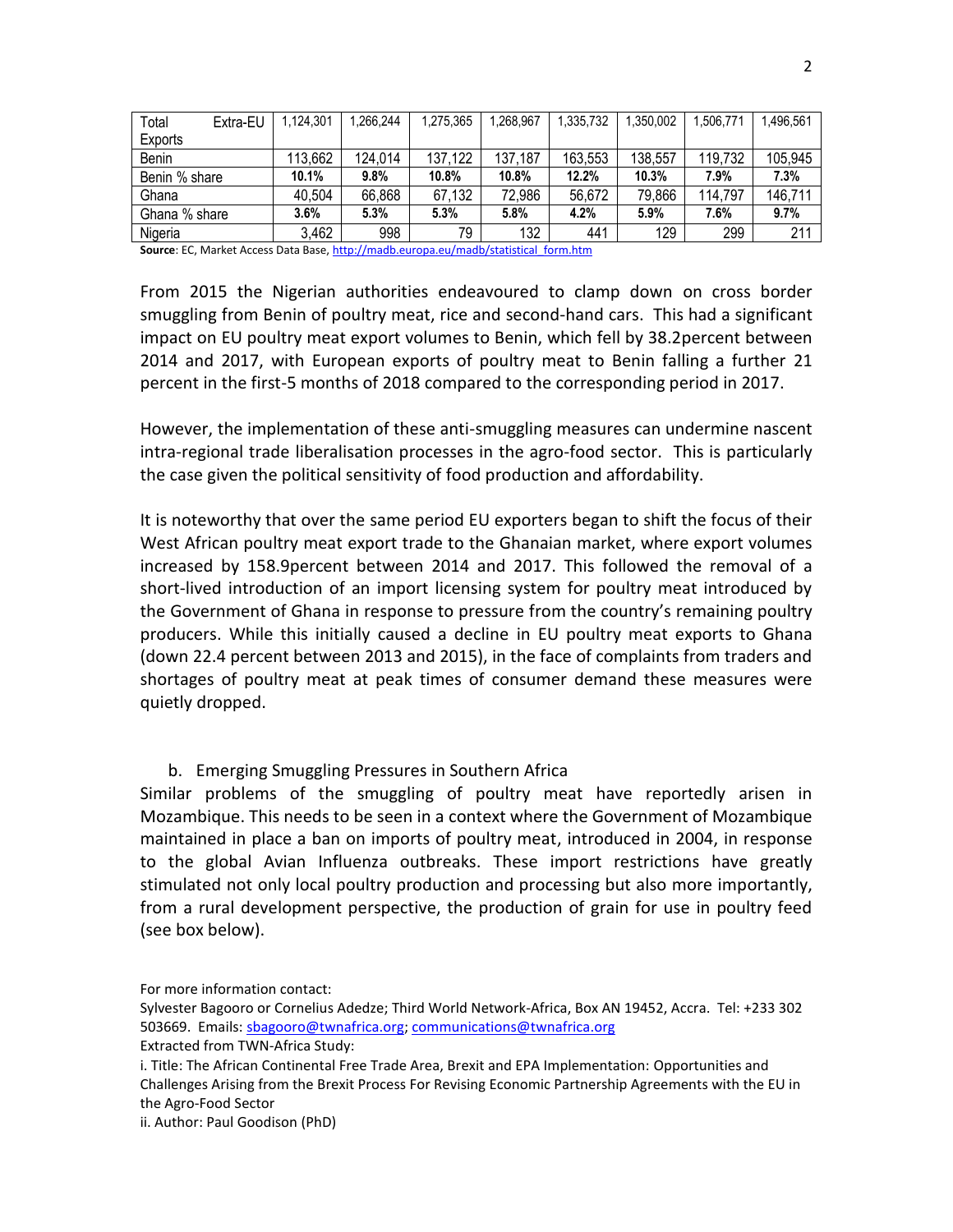|                                                 |          | 2010   | 2011   | 2012   | 2013   | 2014   | 2015   | 2016   | 2017   |
|-------------------------------------------------|----------|--------|--------|--------|--------|--------|--------|--------|--------|
| Total                                           | Extra-EU | 1,124, | 1,266, | 1,275, | 1,268, | 1,335, | 1,350, | 1,506, | 1,496, |
| Exports                                         |          | 301    | 244    | 365    | 967    | 732    | 002    | 771    | 561    |
| Mozambique                                      |          | 232    | 121    | 246    | 717    | 883    | 1,196  | 1,915  | 3,016  |
| Republic South Africa                           |          | 16,15  | 89,62  | 130,0  | 151,0  | 196,2  | 211,3  | 272,75 | 77,23  |
|                                                 |          | 2      | 0      | 17     | 75     | 95     | 10     | 6      |        |
| South Africa percent                            |          | 1.4per | 7.0per | 10.2p  | 11.9p  | 14.7p  | 15.7p  | 18.1pe | 5.2per |
| share EU exports                                |          | cent   | cent   | ercent | ercent | ercent | ercent | rcent  | cent   |
| Source:                                         | EC,      |        | Market |        | Access |        | Data   |        | Base,  |
| http://madb.europa.eu/madb/statistical form.htm |          |        |        |        |        |        |        |        |        |

EU Poultry Meat exports to South Africa and Mozambique and Total Extra-EU Exports (0207) tonnes

However, the massive expansion of EU exports of frozen poultry parts to South Africa<sup>\*</sup> has increased smuggling pressures on the Mozambican poultry sector. These smuggling pressures only began to ease from December 2016, when the South African government introduced Avian Influenza based bans on imports of poultry meat from a range of EU member states. This saw a dramatic reduction in the volume of poultry meat imports from the EU into South Africa and to a limited extent an increase in direct EU poultry meat exports to Mozambique.

## Job Creation Along Locally Integrated Supply Chains: The Early Experience of the Poultry Sector in Mozambique

The development of domestic production of poultry meat to meet rising demand for cheap protein can create not only job opportunities on poultry farms and poultry meat processing facilities but also enormous new income earning opportunities for rural grain producers providing inputs to local poultry feed production. Developments in Mozambique following the introduction of restrictions on imports of poultry meat are illustrative in this regard. In 2004 on the basis of Avian Influenza outbreaks the government of Mozambique introduced restrictions on poultry meat imports. Within 6 years this had created 3,000 new jobs in poultry processing, stimulated the

 $\overline{a}$ 

<sup>\*</sup> This expansion was closely linked to the implementation of trade policy measures, namely: the removal of import tariffs on poultry meat under the EU-South Africa trade agreement and the implementation of 'tariff standstill' provisions.

For more information contact:

Sylvester Bagooro or Cornelius Adedze; Third World Network-Africa, Box AN 19452, Accra. Tel: +233 302 503669. Emails: [sbagooro@twnafrica.org;](mailto:sbagooro@twnafrica.org) [communications@twnafrica.org](mailto:communications@twnafrica.org) Extracted from TWN-Africa Study:

i. Title: The African Continental Free Trade Area, Brexit and EPA Implementation: Opportunities and Challenges Arising from the Brexit Process For Revising Economic Partnership Agreements with the EU in the Agro-Food Sector

ii. Author: Paul Goodison (PhD)